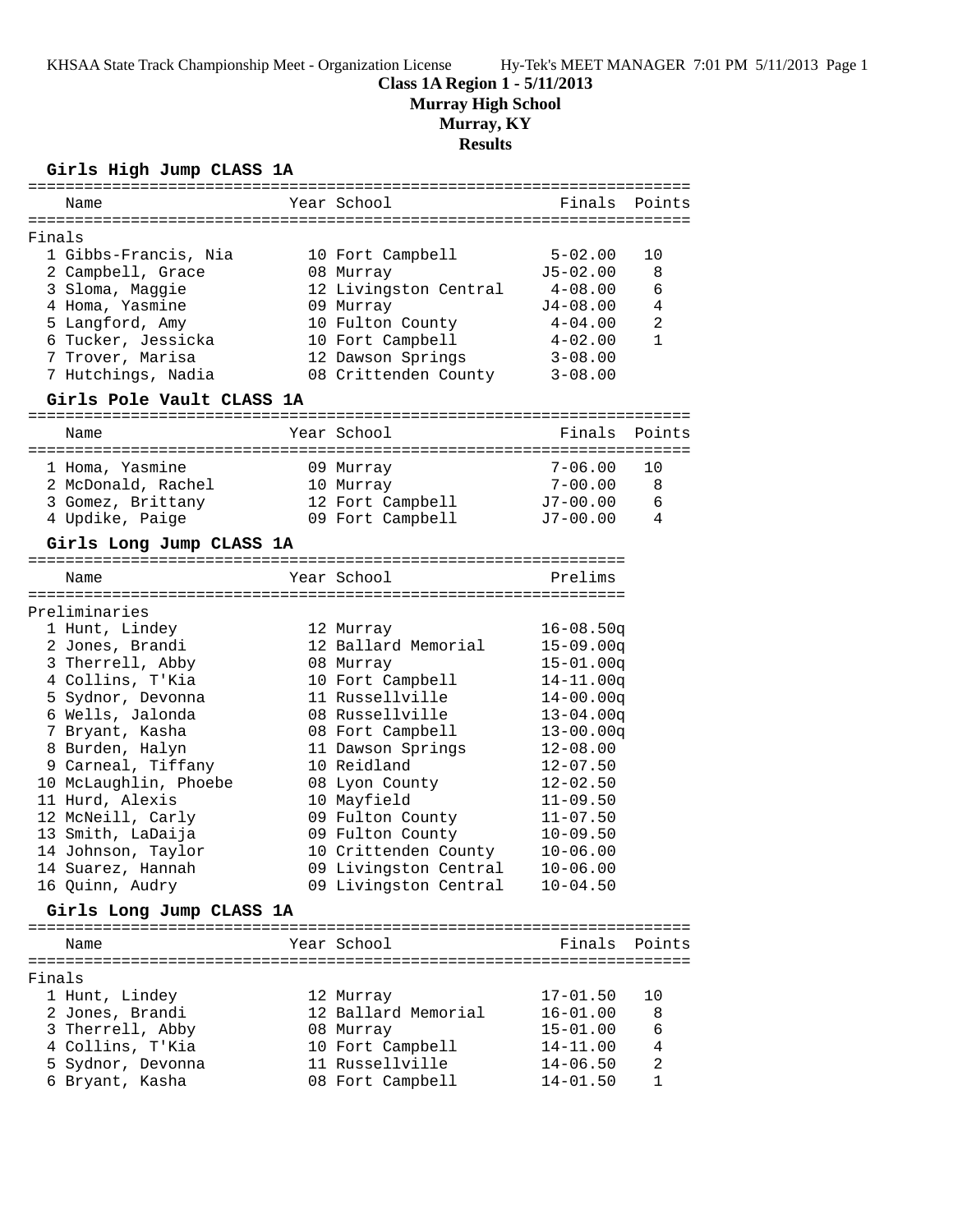## **Class 1A Region 1 - 5/11/2013**

**Murray High School**

# **Murray, KY**

**Results**

|        | Girls Long Jump CLASS 1A                     |                                      |                              |              |
|--------|----------------------------------------------|--------------------------------------|------------------------------|--------------|
|        | 7 Wells, Jalonda                             | 08 Russellville                      | $13 - 04.00$                 |              |
|        | Girls Triple Jump CLASS 1A                   |                                      |                              |              |
|        | Name                                         | Year School                          | Prelims                      |              |
|        |                                              |                                      |                              |              |
|        | Preliminaries                                |                                      |                              |              |
|        | 1 Standokes, Skylar                          | 08 Fort Campbell                     | $34 - 06.00q$                |              |
|        | 2 Jones, Brandi                              | 12 Ballard Memorial                  | $33 - 05.50q$                |              |
|        | 3 Gibbs-Francis, Nia                         | 10 Fort Campbell                     | $32 - 07.50q$                |              |
|        | 4 Hunt, Lindey                               | 12 Murray                            | $32 - 06.00q$                |              |
|        | 5 Campbell, Grace                            | 08 Murray                            | $32 - 00.00q$                |              |
|        | 6 Hurd, Alexis                               | 10 Mayfield                          | $30 - 08.00q$                |              |
|        | 7 Ward, Samantha                             | 10 Fulton County                     | $29 - 03.50q$                |              |
|        | 8 Burden, Halyn                              | 11 Dawson Springs                    | $26 - 04.00$                 |              |
|        | 9 Williams, KyLira                           | 08 Fulton County                     | $25 - 04.00$                 |              |
|        | 10 McDonald, Erin                            | 11 Crittenden County                 | $23 - 08.00$                 |              |
|        | 11 Roark, Paige                              | 11 Livingston Central                | $19 - 08.50$                 |              |
|        | Girls Triple Jump CLASS 1A                   |                                      |                              |              |
|        | Name                                         | Year School                          | Finals                       | Points       |
|        |                                              |                                      |                              |              |
| Finals |                                              |                                      |                              |              |
|        | 1 Standokes, Skylar                          | 08 Fort Campbell                     | $34 - 06.00$                 | 10           |
|        | 2 Hunt, Lindey                               | 12 Murray                            | $34 - 02.00$                 | 8            |
|        | 3 Jones, Brandi                              | 12 Ballard Memorial                  | $33 - 07.50$                 | 6            |
|        | 4 Gibbs-Francis, Nia                         | 10 Fort Campbell                     | $32 - 07.50$<br>$32 - 00.00$ | 4<br>2       |
|        | 5 Campbell, Grace<br>6 Hurd, Alexis          | 08 Murray<br>10 Mayfield             | $30 - 08.00$                 | $\mathbf{1}$ |
|        | 7 Ward, Samantha                             | 10 Fulton County                     | $29 - 07.50$                 |              |
|        |                                              |                                      |                              |              |
|        | Girls Shot Put CLASS 1A                      |                                      |                              |              |
|        | Name                                         | Year School                          | Prelims                      |              |
|        | Preliminaries                                |                                      |                              |              |
|        | 1 Jackson, Venetia                           | 11 Murray                            | $36 - 06.00q$                |              |
|        | 2 Verri, Raquell                             | 11 Mayfield                          | $31 - 09.00q$                |              |
|        | 3 McDowell, Sarah                            | 08 Murray                            | $28 - 02.00q$                |              |
|        | 4 Brown, Shamela                             | 12 Fort Campbell                     | $27 - 11.00q$                |              |
|        | 5 Newberry, Peyton                           | 07 Heath                             | $27 - 01.25q$                |              |
|        | 6 Weatherly, Leah                            | 08 Fulton County                     | $26 - 03.00q$                |              |
|        | 7 Curry, Desiree                             | 12 Fort Campbell                     | $26 - 01.50q$                |              |
|        | 8 Vowell, Megan                              | 09 Fulton County                     | $24 - 07.00$                 |              |
|        | 9 Ramirez, Katia                             | 12 Mayfield                          | $23 - 09.50$                 |              |
|        | 10 Bright, Shannon                           | 11 Heath                             | $22 - 11.00$                 |              |
|        | 11 Burns, Tashion                            | 08 Ballard Memorial                  | $22 - 09.25$                 |              |
|        | 12 Shaw, Erika                               | 11 Reidland                          | $22 - 08.50$                 |              |
|        | 13 Allen, Sarah                              | 12 Dawson Springs                    | $22 - 06.00$                 |              |
|        | 14 Moore, Caitlynn                           | 10 Dawson Springs                    | $21 - 01.00$                 |              |
|        | 15 Koenig, Julianne                          | 08 St. Mary<br>10 Livingston Central | $20 - 11.00$                 |              |
|        | 16 Whitworth, Caeleigh<br>17 Mifflin, Amanda | 10 Livingston Central                | $16 - 04.00$<br>$14 - 01.00$ |              |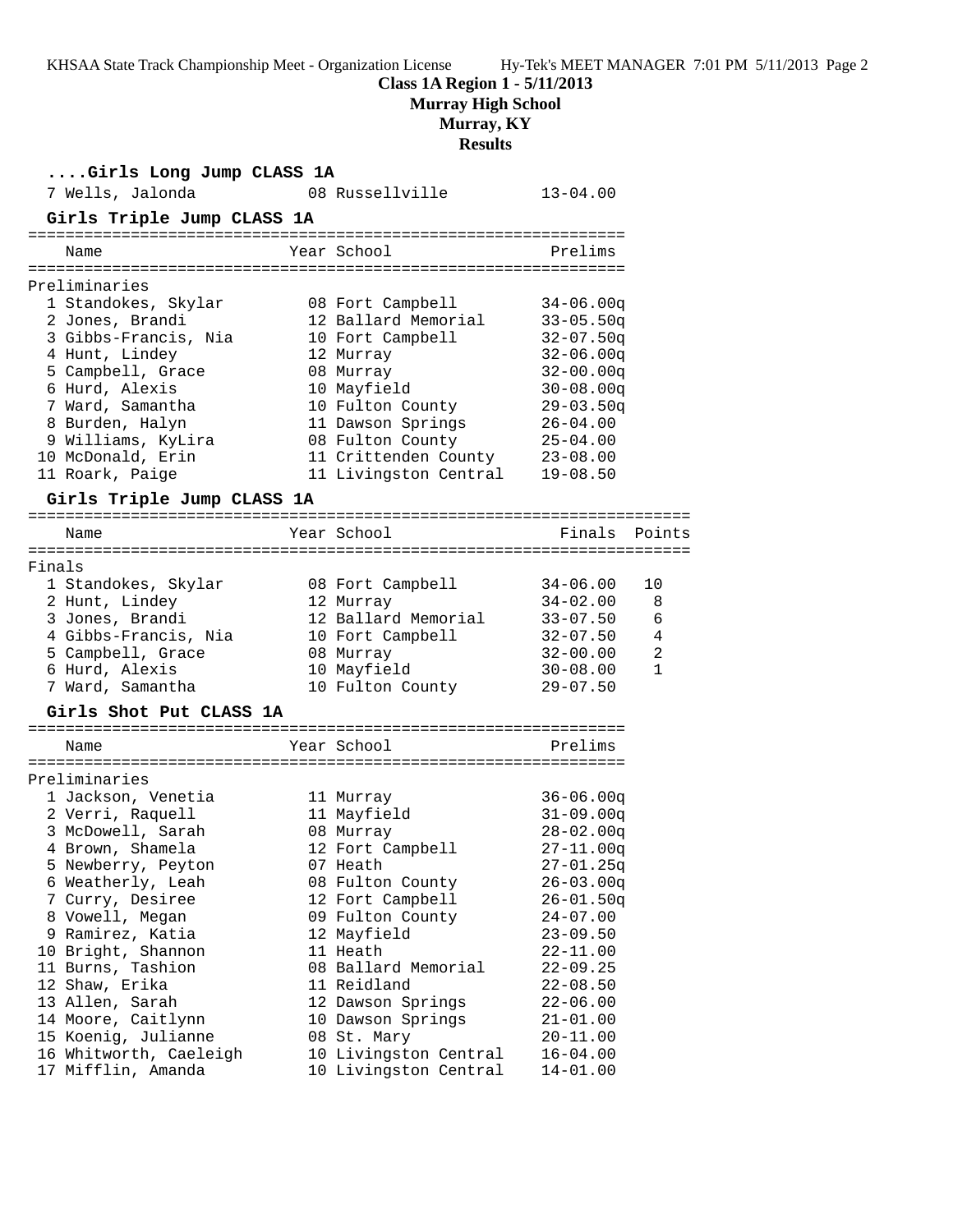**Class 1A Region 1 - 5/11/2013**

**Murray High School**

**Murray, KY**

**Results**

### **Girls Shot Put CLASS 1A**

|                             | Name                        |  | Year School           | Finals Points |                |
|-----------------------------|-----------------------------|--|-----------------------|---------------|----------------|
| Finals                      |                             |  |                       |               |                |
|                             | 1 Jackson, Venetia          |  | 11 Murray             | $37 - 03.25$  | 10             |
|                             | 2 Verri, Raquell            |  | 11 Mayfield           | $31 - 11.50$  | 8              |
|                             | 3 Brown, Shamela            |  | 12 Fort Campbell      | $30 - 00.00$  | 6              |
|                             | 4 McDowell, Sarah           |  | 08 Murray             | $29 - 04.00$  | 4              |
|                             | 5 Newberry, Peyton          |  | 07 Heath              | $28 - 00.00$  | $\overline{2}$ |
|                             | 6 Curry, Desiree            |  | 12 Fort Campbell      | $26 - 11.50$  | $\mathbf{1}$   |
|                             | 7 Weatherly, Leah           |  | 08 Fulton County      | $26 - 09.50$  |                |
| Girls Discus Throw CLASS 1A |                             |  |                       |               |                |
|                             |                             |  | Year School           | Prelims       |                |
|                             | Name                        |  |                       |               |                |
|                             | Preliminaries               |  |                       |               |                |
|                             | 1 Verri, Raquell            |  | 11 Mayfield           | $107 - 11q$   |                |
|                             | 2 McDowell, Sarah           |  | 08 Murray             | $106 - 06q$   |                |
|                             | 3 Curry, Desiree            |  | 12 Fort Campbell      | $80 - 11q$    |                |
|                             | 4 Youg, Tai'Asja            |  | 12 Fort Campbell      | $76 - 08q$    |                |
|                             | 5 Hayden, Lauren            |  | 10 Mayfield           | $70 - 11q$    |                |
|                             | 6 Vowell, Megan             |  | 09 Fulton County      | $68 - 08q$    |                |
|                             | 7 Burns, Tashion            |  | 08 Ballard Memorial   | $65 - 06q$    |                |
|                             | 8 Todd, Rachel              |  | 10 Murray             | $63 - 02$     |                |
|                             | 9 Davis, Tabitha            |  | 12 Reidland           | $61 - 04$     |                |
|                             | 10 Weatherly, Leah          |  | 08 Fulton County      | $59 - 08$     |                |
|                             | 11 Bright, Shannon          |  | 11 Heath              | $58 - 02$     |                |
|                             | 12 Moore, Caitlynn          |  | 10 Dawson Springs     | $56 - 08$     |                |
|                             | 13 Cotton, Jalyn            |  | 12 Dawson Springs     | $56 - 03$     |                |
|                             | 14 Newberry, Peyton         |  | 07 Heath              | $53 - 07$     |                |
|                             | 15 Fontenot, Chelsey        |  | 11 Livingston Central | $49 - 07$     |                |
|                             | 16 Brown, Tristan           |  | 08 Livingston Central | $45 - 09$     |                |
|                             | Girls Discus Throw CLASS 1A |  |                       |               |                |
|                             | Name                        |  | Year School           | Finals Points |                |
|                             |                             |  |                       |               |                |
| Finals                      |                             |  |                       |               |                |
|                             | 1 Verri, Raquell            |  | 11 Mayfield           | 109-10        | 10             |
|                             | 2 McDowell, Sarah           |  | 08 Murray             | $106 - 06$    | 8              |
|                             | 3 Curry, Desiree            |  | 12 Fort Campbell      | $80 - 11$     | 6              |
|                             | 4 Youg, Tai'Asja            |  | 12 Fort Campbell      | $76 - 08$     | 4              |
|                             | 5 Hayden, Lauren            |  | 10 Mayfield           | $70 - 11$     | 2              |
|                             | 6 Vowell, Megan             |  | 09 Fulton County      | $68 - 08$     | $\mathbf{1}$   |
|                             | 7 Burns, Tashion            |  | 08 Ballard Memorial   | $65 - 06$     |                |
|                             | Boys High Jump CLASS 1A     |  |                       |               |                |
|                             | Name                        |  | Year School           | Finals        | Points         |
|                             | l Lee, Jaleel               |  | 11 Murray             | $5 - 10.00$   | 10             |
|                             | 2 Sahams, David             |  | 12 Fort Campbell      | $5 - 06.00$   | 8              |
|                             | 3 Jethroe, Jonathan         |  | 10 Fort Campbell      | $J5 - 06.00$  | 6              |
|                             | 4 Hampton, Joshua           |  | 09 Russellville       | $J5 - 06.00$  | 4              |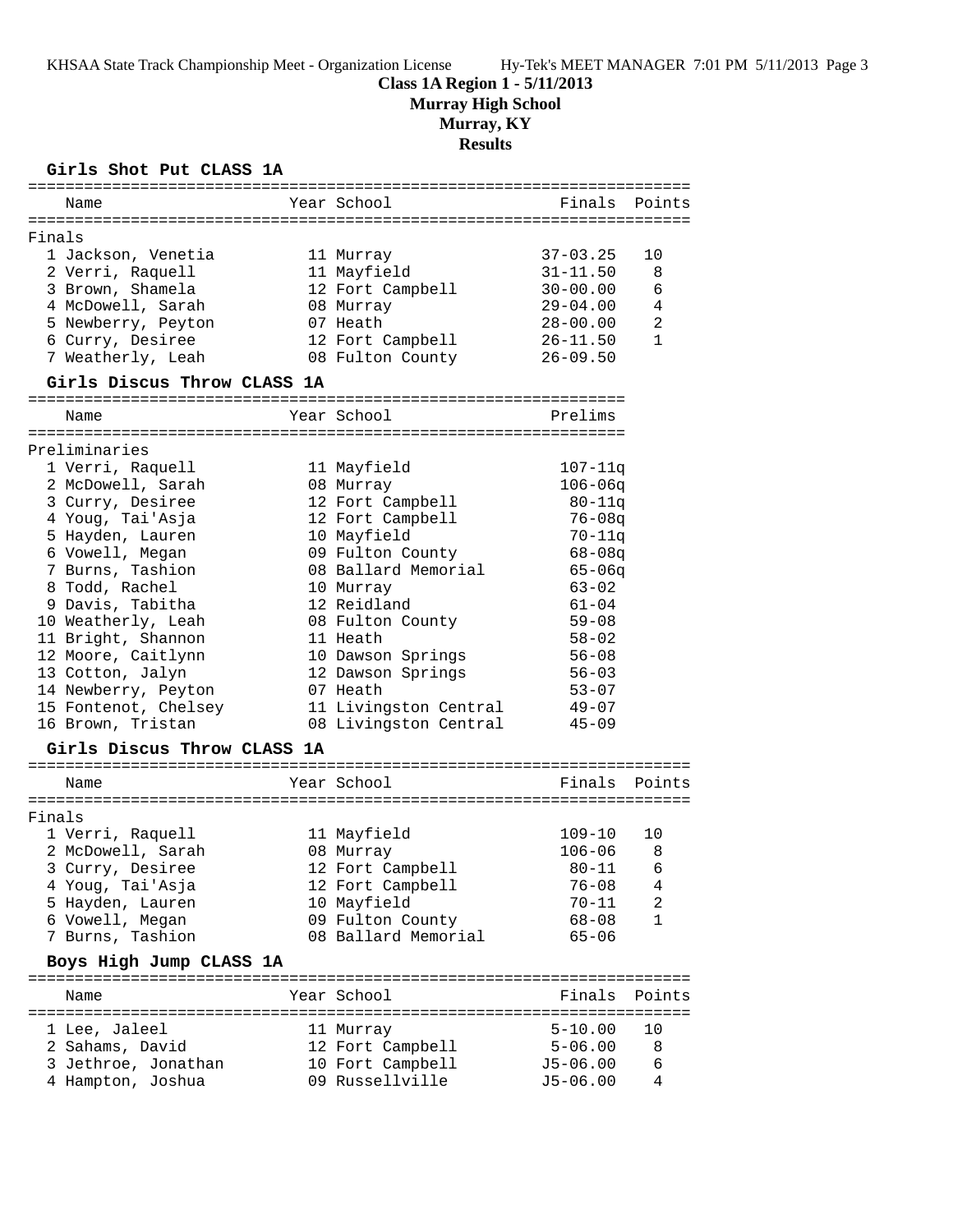**Class 1A Region 1 - 5/11/2013**

**Murray High School**

**Murray, KY**

## **Results**

### **....Boys High Jump CLASS 1A**

|        | 5 Bledsoe, Devoun<br>6 Tucker, Colby<br>7 Williams, Jon<br>8 Yates, Alex<br>9 Clark, Ethan<br>10 Bledsoe, Jabarie<br>11 Kirby, Artey<br>-- Gilbert, Kyle<br>Boys Pole Vault CLASS 1A | 11 Ballard Memorial<br>09 Mayfield<br>09 Dawson Springs<br>10 Crittenden County<br>09 Murray<br>09 Ballard Memorial<br>09 Mayfield<br>12 Reidland | $J5 - 06.00$<br>$5 - 04.00$<br>$5 - 02.00$<br>$J5 - 02.00$<br>$J5 - 02.00$<br>$J5 - 02.00$<br>$5 - 00.00$<br>NH | 2<br>$\mathbf{1}$ |
|--------|--------------------------------------------------------------------------------------------------------------------------------------------------------------------------------------|---------------------------------------------------------------------------------------------------------------------------------------------------|-----------------------------------------------------------------------------------------------------------------|-------------------|
|        | Name                                                                                                                                                                                 | Year School                                                                                                                                       | Finals                                                                                                          | Points            |
|        | 1 Orr, Stephen<br>2 Sahams, David<br>3 Anderson, Lucas<br>4 Intriago, Jose<br>Boys Long Jump CLASS 1A                                                                                | 12 Murray<br>12 Fort Campbell<br>12 Murray<br>10 Fort Campbell                                                                                    | $13 - 06.00$<br>$11 - 06.00$<br>J11-06.00<br>$9 - 06.00$                                                        | 10<br>8<br>6<br>4 |
|        | Name                                                                                                                                                                                 | Year School                                                                                                                                       | Prelims                                                                                                         |                   |
|        | Preliminaries                                                                                                                                                                        |                                                                                                                                                   |                                                                                                                 |                   |
|        | 1 Lee, Jaleel                                                                                                                                                                        | 11 Murray                                                                                                                                         | $20 - 09.50q$                                                                                                   |                   |
|        | 2 Bledsoe, Devoun                                                                                                                                                                    | 11 Ballard Memorial                                                                                                                               | $19 - 08.50q$                                                                                                   |                   |
|        | 3 Mitchell, Kendel                                                                                                                                                                   | 12 Dawson Springs                                                                                                                                 | $19 - 05.50q$                                                                                                   |                   |
|        | 4 Davidson, Nighgell                                                                                                                                                                 | 11 Fort Campbell                                                                                                                                  | $19 - 05.00q$                                                                                                   |                   |
|        | 5 Brown, Jordan                                                                                                                                                                      | 12 Mayfield                                                                                                                                       | $19 - 00.00q$                                                                                                   |                   |
|        | 6 Bledsoe, Jabarie                                                                                                                                                                   | 09 Ballard Memorial                                                                                                                               | $18 - 04.00q$                                                                                                   |                   |
|        | 7 Adkinson, Jared                                                                                                                                                                    | 10 Mayfield                                                                                                                                       | $18 - 03.50q$                                                                                                   |                   |
|        | 8 Rolenger, Marquez                                                                                                                                                                  | 11 Fort Campbell                                                                                                                                  | $18 - 02.00$                                                                                                    |                   |
|        | 9 Holman, Joe                                                                                                                                                                        | 09 Fulton County                                                                                                                                  | $18 - 00.00$                                                                                                    |                   |
|        | 10 Clark, Ethan                                                                                                                                                                      | 09 Murray                                                                                                                                         | $17 - 05.50$                                                                                                    |                   |
|        | 11 Jones, MJ                                                                                                                                                                         | 09 Russellville                                                                                                                                   | $17 - 04.00$                                                                                                    |                   |
|        | 12 Allen, Aaron                                                                                                                                                                      | 09 Fulton County                                                                                                                                  | $17 - 02.50$                                                                                                    |                   |
|        | 13 Drayton, Treva                                                                                                                                                                    | 10 Todd County Central                                                                                                                            | $17 - 00.00$                                                                                                    |                   |
|        | 14 Dickerson, Noah                                                                                                                                                                   | 10 Crittenden County                                                                                                                              | $16 - 10.00$                                                                                                    |                   |
|        | 15 Yates, Avery                                                                                                                                                                      | 12 Reidland                                                                                                                                       | $15 - 05.50$                                                                                                    |                   |
|        | 15 Dyer, Hunter                                                                                                                                                                      | 08 Dawson Springs                                                                                                                                 | $15 - 05.50$                                                                                                    |                   |
|        | 17 Grimm, Hunter                                                                                                                                                                     | 09 Livingston Central                                                                                                                             | $15 - 00.00$                                                                                                    |                   |
|        | 18 Drumgole, Johnny                                                                                                                                                                  | 08 Russellville                                                                                                                                   | $14 - 09.00$                                                                                                    |                   |
|        | 19 Temple, Jacob                                                                                                                                                                     | 09 Reidland                                                                                                                                       | $13 - 10.50$                                                                                                    |                   |
|        | 20 Sharp, Jacob                                                                                                                                                                      | 10 Livingston Central                                                                                                                             | $11 - 02.50$                                                                                                    |                   |
|        | Boys Long Jump CLASS 1A                                                                                                                                                              |                                                                                                                                                   |                                                                                                                 |                   |
|        | Name                                                                                                                                                                                 | Year School                                                                                                                                       | Finals                                                                                                          | Points            |
| Finals |                                                                                                                                                                                      |                                                                                                                                                   |                                                                                                                 |                   |
|        | 1 Lee, Jaleel                                                                                                                                                                        | 11 Murray                                                                                                                                         | $20 - 10.00$                                                                                                    | 10                |
|        | 2 Bledsoe, Devoun                                                                                                                                                                    | 11 Ballard Memorial                                                                                                                               | $19 - 08.50$                                                                                                    | 8                 |
|        | 3 Mitchell, Kendel                                                                                                                                                                   | 12 Dawson Springs                                                                                                                                 | $19 - 07.00$                                                                                                    | 6                 |
|        | 4 Davidson, Nighgell                                                                                                                                                                 | 11 Fort Campbell                                                                                                                                  | $19 - 05.50$                                                                                                    | 4                 |

5 Brown, Jordan 12 Mayfield 19-00.00 2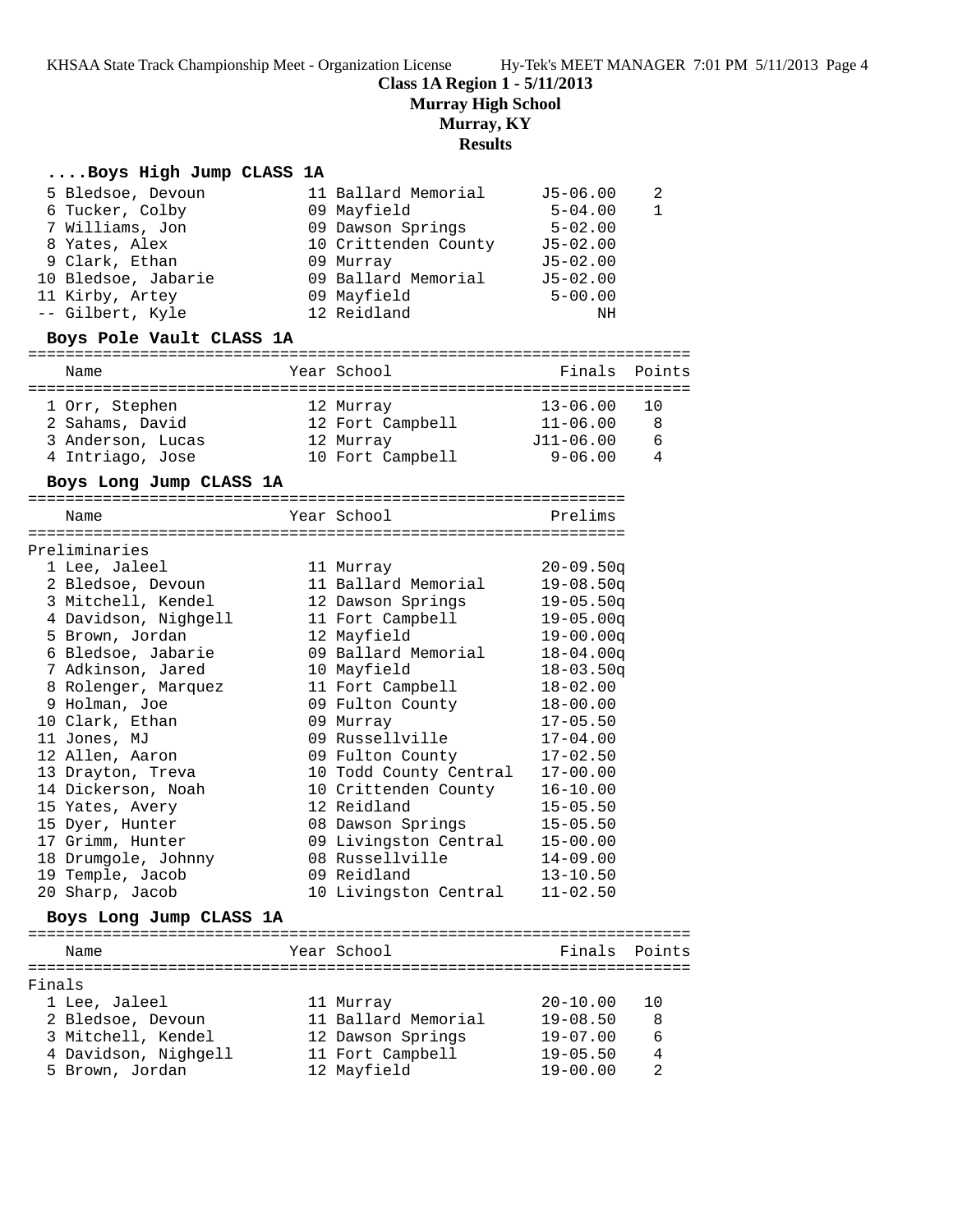**Class 1A Region 1 - 5/11/2013**

**Murray High School**

**Murray, KY**

**Results**

| Boys Long Jump CLASS 1A                 |                                    |                          |              |
|-----------------------------------------|------------------------------------|--------------------------|--------------|
| 6 Bledsoe, Jabarie<br>7 Adkinson, Jared | 09 Ballard Memorial<br>10 Mayfield | 18-04.00<br>$18 - 03.50$ | 1            |
| Boys Triple Jump CLASS 1A               |                                    |                          |              |
| Name                                    | Year School                        | Prelims                  |              |
| Preliminaries                           |                                    |                          |              |
| 1 Lee, Jaleel                           | 11 Murray                          | $42 - 03.50q$            |              |
| 2 Brown, Jordan                         | 12 Mayfield                        | $40 - 08.50q$            |              |
| 3 Mitchell, Kendel                      | 12 Dawson Springs                  | $40 - 01.00q$            |              |
| 4 Gibbs-Francis, Jordan                 | 12 Fort Campbell                   | $38 - 11.00q$            |              |
| 5 Bledsoe, Jabarie                      | 09 Ballard Memorial                | $38 - 01.00q$            |              |
| 6 Bledsoe, Devoun                       | 11 Ballard Memorial                | $36 - 07.50q$            |              |
| 7 Warner, Anthony                       | 09 Fort Campbell                   | $36 - 02.00q$            |              |
| 8 Polk, Ladarrian                       | 12 Fulton County                   | $35 - 10.50$             |              |
| 9 Yates, Alex                           | 10 Crittenden County               | $34 - 01.00$             |              |
| 10 Nolan, Quinn                         | 11 Fulton County                   | $33 - 06.00$             |              |
| 11 Gilbert, Kyle                        | 12 Reidland                        | $33 - 05.00$             |              |
| 12 Speed, Tommy                         | 08 Murray                          | $32 - 08.00$             |              |
| 13 Drumgole, Johnny                     | 08 Russellville                    | $29 - 04.50$             |              |
|                                         |                                    |                          |              |
| Boys Triple Jump CLASS 1A               |                                    |                          |              |
| Name                                    | Year School                        | Finals Points            |              |
| Finals                                  |                                    |                          |              |
| 1 Lee, Jaleel                           | 11 Murray                          | $42 - 03.50$             | 10           |
| 2 Brown, Jordan                         | 12 Mayfield                        | $42 - 00.00$             | 8            |
| 3 Gibbs-Francis, Jordan                 | 12 Fort Campbell                   | $40 - 09.00$             | 6            |
| 4 Mitchell, Kendel                      | 12 Dawson Springs                  | 40-01.00                 | 4            |
| 5 Bledsoe, Devoun                       | 11 Ballard Memorial                | $38 - 07.00$             | 2            |
| 6 Bledsoe, Jabarie                      | 09 Ballard Memorial                | $37 - 09.50$             | $\mathbf{1}$ |
| 7 Warner, Anthony                       | 09 Fort Campbell                   | $36 - 02.00$             |              |
| Boys Shot Put CLASS 1A                  |                                    |                          |              |
|                                         |                                    |                          |              |
| Name                                    | Year School                        | Prelims                  |              |
| Preliminaries                           |                                    |                          |              |
| 1 Syester, Zack                         | 11 Fort Campbell                   | $43 - 06.50q$            |              |
| 2 Barnett, Sam                          | 10 Reidland                        | $41 - 10.00q$            |              |
| 3 Boatner, Kendal                       | 12 Fort Campbell                   | $41 - 00.00q$            |              |
| 4 Carmen, Kel                           | 10 Mayfield                        | $40 - 10.00q$            |              |
| 5 Kendall, Cole                         | 10 Mayfield                        | $39 - 00.50q$            |              |
| 6 Sanders, Quayvon                      | 12 Fulton County                   | $37 - 06.50q$            |              |
| 7 Wagoner, Daniel                       | 11 Crittenden County               | $35 - 01.50q$            |              |
| 8 Hadfield, Noah                        | 10 Crittenden County               | $34 - 05.25$             |              |
| 9 Daniels, RJ                           | 10 Murray                          | $33 - 07.25$             |              |
| 10 Pittman, A J                         | 10 Murray                          | $32 - 07.50$             |              |
| 11 Coots, Zack                          | 10 Todd County Central             | $32 - 04.50$             |              |
| 12 Griggs, Lars                         | 10 Reidland                        | $32 - 04.00$             |              |
| 13 Freeman, McCade                      | 12 Dawson Springs                  | $32 - 03.25$             |              |
| 14 Wray, Jacob                          | 12 Heath                           | $31 - 09.50$             |              |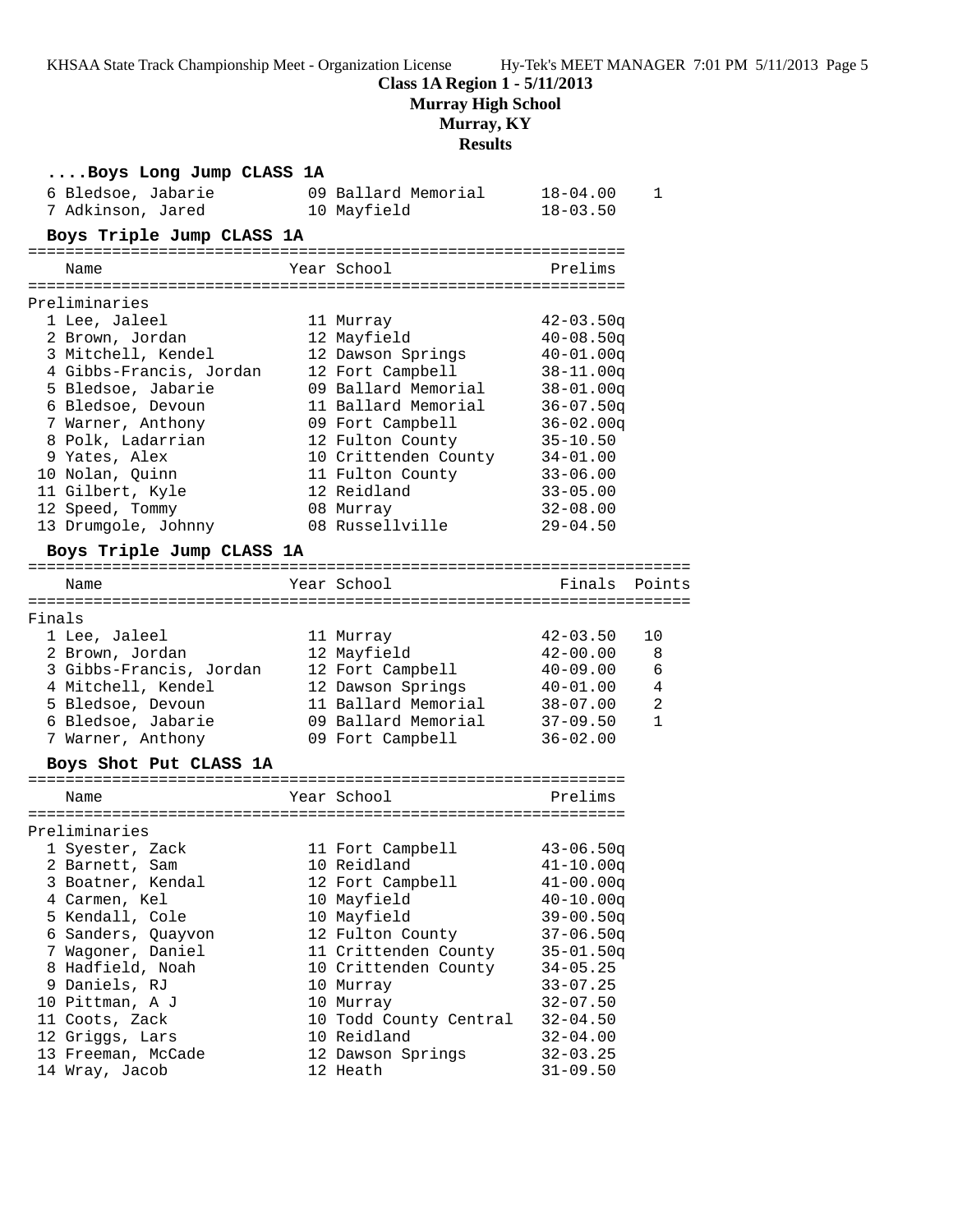**Class 1A Region 1 - 5/11/2013**

**Murray High School**

**Murray, KY**

#### **Results**

#### **....Boys Shot Put CLASS 1A**

| 15 Poole, Austin       | 10 Dawson Springs     | $31 - 01.00$  |  |
|------------------------|-----------------------|---------------|--|
| 16 Ramos, Octavio      | 12 Heath              | $29 - 09.00$  |  |
| 17 Reed, Eli           | 10 Lyon County        | $28 - 00.50$  |  |
| 18 Garner, Collin      | 10 Ballard Memorial   | $27 - 03.00$  |  |
| 19 West, Dru           | 08 Russellville       | $27 - 01.50$  |  |
| 20 Wood, Denton        | 10 Livingston Central | $22 - 09.00$  |  |
| 21 Barnett, Charles    | 07 Russellville       | $22 - 06.25$  |  |
| Boys Shot Put CLASS 1A |                       |               |  |
| Name                   | Year School           | Finals Points |  |
|                        |                       |               |  |

| Finals |                    |                      |              |                |
|--------|--------------------|----------------------|--------------|----------------|
|        | 1 Syester, Zack    | 11 Fort Campbell     | $43 - 06.50$ | 10             |
|        | 2 Boatner, Kendal  | 12 Fort Campbell     | $42 - 03.00$ | 8              |
|        | 3 Barnett, Sam     | 10 Reidland          | $42 - 02.00$ | 6              |
|        | 4 Sanders, Quayvon | 12 Fulton County     | $40 - 10.25$ | 4              |
|        | 5 Carmen, Kel      | 10 Mayfield          | $40 - 10.00$ | $\mathfrak{D}$ |
|        | 6 Kendall, Cole    | 10 Mayfield          | $39 - 00.00$ |                |
|        | 7 Wagoner, Daniel  | 11 Crittenden County | $35 - 01.50$ |                |

#### **Boys Discus Throw CLASS 1A**

| Name                    | Year School            | Prelims     |
|-------------------------|------------------------|-------------|
|                         |                        |             |
| Preliminaries           |                        |             |
| 1 Kendall, Cole         | 10 Mayfield            | $106 - 00q$ |
| 2 Langford, Will        | 11 Murray              | $100 - 07q$ |
| 3 Yates, Avery          | 12 Reidland            | $100 - 00q$ |
| 4 Daniels, RJ           | 10 Murray              | $98 - 10q$  |
| 5 Boatner, Casey        | 12 Fort Campbell       | $97 - 05q$  |
| 6 McAlpin, Jay          | 11 Mayfield            | $95 - 05q$  |
| 7 Ramos, Octavio        | 12 Heath               | $95 - 01q$  |
| 8 Wagoner, Daniel       | 11 Crittenden County   | $92 - 04$   |
| 9 Syester, Zack         | 11 Fort Campbell       | $87 - 09$   |
| 10 Griffin, Jarried     | 12 Livingston Central  | $86 - 07$   |
| 11 Sanders, Quayvon     | 12 Fulton County       | $83 - 09$   |
| 12 Bagley, Ricky        | 11 Fulton County       | $78 - 10$   |
| 13 Hadfield, Noah       | 10 Crittenden County   | $78 - 04$   |
| 14 West, Dru            | 08 Russellville        | $77 - 06$   |
| 15 Freeman, McCade      | 12 Dawson Springs      | $72 - 03$   |
| 16 Willis, Brian        | 09 Todd County Central | $68 - 07$   |
| 17 Terrell, Toler       | 10 Ballard Memorial    | $68 - 05$   |
| 18 Puckett, Brad        | 11 Dawson Springs      | $66 - 06$   |
| 19 Statton, Spencer     | 08 Russellville        | $64 - 09$   |
| 20 Reed, Eli            | 10 Lyon County         | $64 - 05$   |
| 21 McClintock, Jonathan | 10 Reidland            | $64 - 01$   |
| 22 Wray, Jacob          | 12 Heath               | $61 - 04$   |